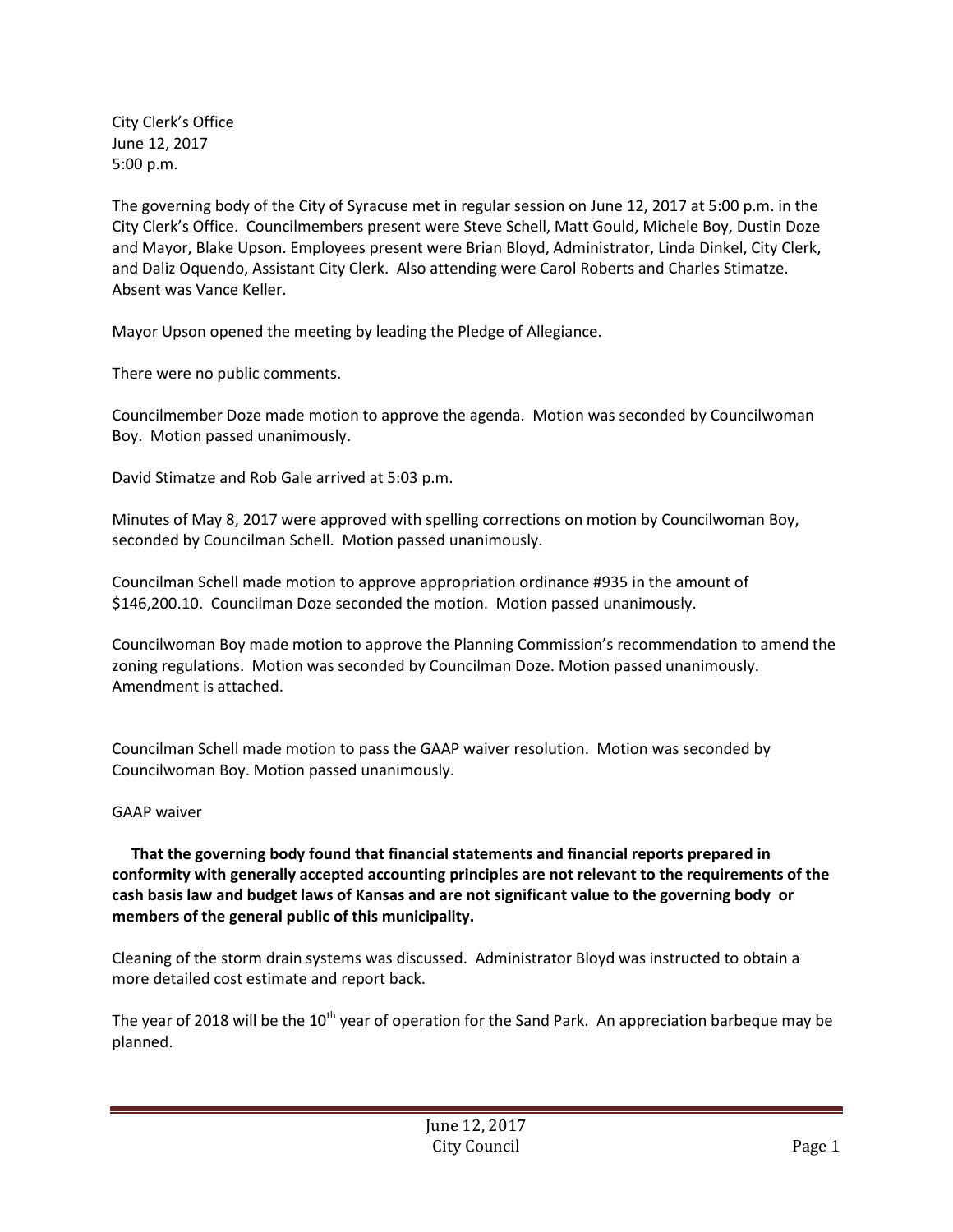Councilman Doze made motion to go into executive session for 5 minutes at 5:24 p.m. to discuss nonelected personnel and to have Dinkel and Bloyd included in the session. Motion was seconded by Councilman Schell. Motion passed unanimously.

The meeting resumed at 5:29 p.m.

Councilman Doze made motion to raise the wages of Jed DeVaughan by \$0.50 an hour for becoming a certified class II water operator. Councilwoman Boy seconded the motion. Motion passed unanimously.

At this time motion was made and seconded to amend the agenda by adding an executive session to address 2 concerns relating to the attorney client privilege. Motion passed unanimously.

At 5:30 p.m.; Councilman Doze made motion to go into executive session for attorney client privilege for 10 minutes and have Dinkel and Bloyd remain in the session. Councilman Schell seconded the motion and it passed unanimously.

The meeting resumed at 5:40 p.m.

Councilwoman Boy made motion to approve an addendum to the land contract of November 16, 2016 and authorize Mayor Upson to sign the addendum and settlement proposal for not more than an additional \$7000. Motion was seconded by Councilman Doze and passed unanimously.

Councilman Doze made motion to accept a donation of approximately 1 acre of land from the Tate family. Motion was made by Councilman Doze. Councilwoman Boy seconded the motion. Motion passed unanimously.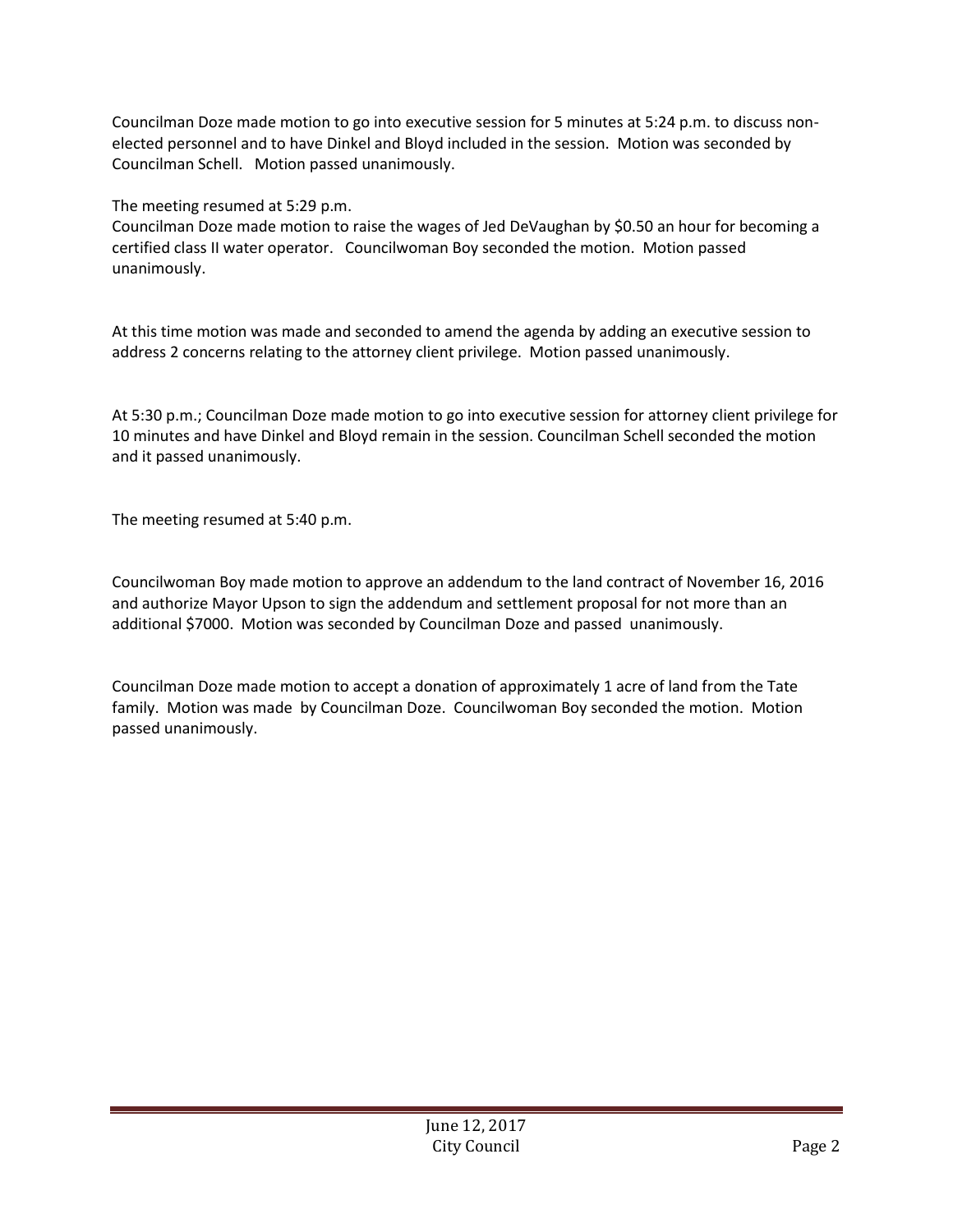## Reports:

Sand Park: We have had some good weekends. Remodeling the original bathrooms has been discussed. Carl Schouten will give an estimate of material costs and try to get the labor donated. Estimate will be brought to the Council. Adding more RV hookups was discussed. Crae Barr has donated 4 electrical boxes. Bloyd will check on the cost of adding the hookups.

City Administrator: Oil for street sealing was delivered and the cold mix for patching streets has been made. Oil price is \$1 per gallon lower than last year.

City Clerk: Online bill pay is getting closer to being ready to use along with credit card readers. Daughters of the Texas Republic would like to place a marker in the sand park noting the northern line of the Texas Republic. Dinkel asked the City Council to create a Machinery Fund. She was asked to give Attorney Gale the information on the statute.

Round Table: The Hamilton County Commissioners have raised the fee to the City of Syracuse at the landfill by twenty-five percent. Dinkel and Bloyd were instructed to do a rate analysis to see how much we will need to raise the trash rates to cover the additional cost and give the information to Rob Gale. The outdoor classroom was discussed.

Councilman Doze made motion to adjourn. Motion was seconded by Councilman Gould and passed unanimously.

ATTEST:

Linda Dinkel, City Clerk Blake Upson, Mayor

\_\_\_\_\_\_\_\_\_\_\_\_\_\_\_\_\_\_\_\_\_\_\_\_\_\_\_\_\_\_\_\_\_\_\_ \_\_\_\_\_\_\_\_\_\_\_\_\_\_\_\_\_\_\_\_\_\_\_\_\_\_\_\_\_\_\_\_\_\_\_ Linda Dinkel **Blake Upson**